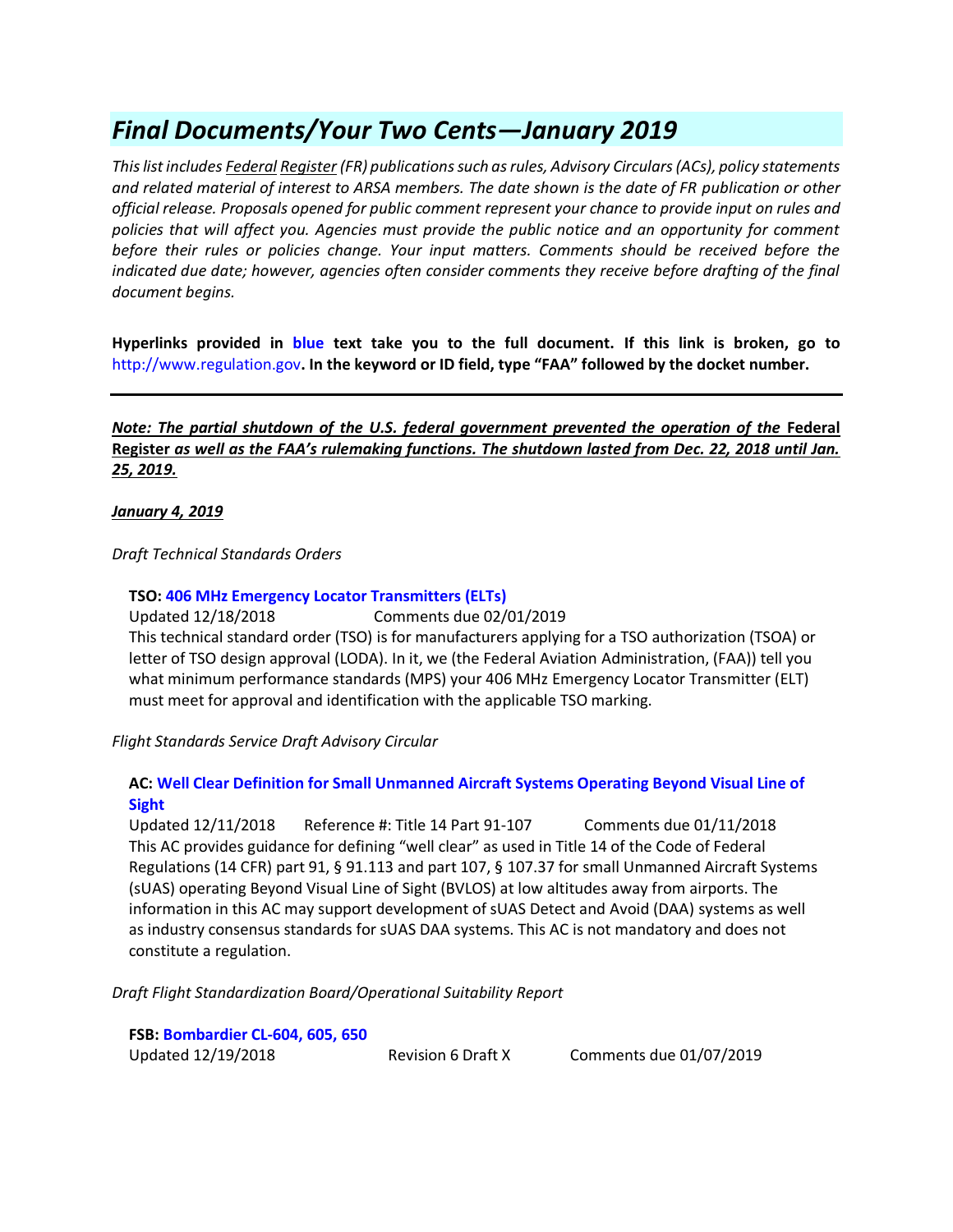| <b>FSB: Gulfstream G280</b><br>Updated 12/19/2018         | <b>Revision 5 Draft X</b> | Comments due 01/11/2019 |
|-----------------------------------------------------------|---------------------------|-------------------------|
| <b>FSB: Textron Aviation CE-700</b><br>Updated 12/19/2018 | Revision 0 Draft X        | Comments due 01/18/2019 |

*Draft Master Minimum Equipment List*

| A330-900 Series, All Models                               |                            | MMEL: Airbus SAS, A330-200 Series, A330-200 Freighter Series, A330-300 Series, A330-800 Series, |
|-----------------------------------------------------------|----------------------------|-------------------------------------------------------------------------------------------------|
| Updated 12/21/2018                                        | <b>Revision 19 Draft X</b> | Comments due 01/22/2019                                                                         |
| <b>MMEL: Boeing 787, All Models</b><br>Updated 12/21/2018 |                            |                                                                                                 |
|                                                           | Revision 16 Draft X        | Comments due 01/23/2019                                                                         |
| Draft MMEL AEG Policy                                     |                            |                                                                                                 |

| <b>MMEL: Storage Bins/Cabin, Galley and Lavatory Storage Compartments/Closets</b> |                    |                         |
|-----------------------------------------------------------------------------------|--------------------|-------------------------|
| Updated 12/20/2018                                                                | Revision 7 Draft X | Comments due 01/20/2019 |

# *January 23, 2018*

### *FAA Final rules*

### **AD: [Aspen Avionics, Inc., Evolution Flight Display Units\\*\\*\\*](https://www.govinfo.gov/content/pkg/FR-2019-01-23/pdf/2019-00104.pdf)**

Published 01/23/2019 Docket #: FAA- 2018–1085 Effective date 02/07/2019 The FAA is adopting a new airworthiness directive (AD) for certain Aspen Avionics, Inc. (Aspen), Evolution Flight Display (EFD) EFD1000 Primary Flight Display (PFD), EFD1000 MultiFunction Display (MFD), EFD1000 Emergency Backup Display (EBD), and EFD500 MFD units installed on various aircraft. This AD requires disabling the Automatic Dependent SurveillanceBroadcast (ADS–B) In function and revising the Airplane Flight Manual Supplement (AFMS). This AD was prompted by reports of flight displays repetitively resetting. We are issuing this AD to address the unsafe condition on these products.

### *January 25, 2019*

*FAA Final Advisory Circulars*

**AC: [Qualifications for Wildlife Biologist Conducting Wildlife Hazard Assessments and Training](https://www.faa.gov/documentLibrary/media/Advisory_Circular/150-5200-36B.pdf)  [Curriculums for Airport Personnel Involved in Controlling Wildlife Hazards on Airports](https://www.faa.gov/documentLibrary/media/Advisory_Circular/150-5200-36B.pdf)** Issued 1/24/2018 Document #: AC 150/5200- 36B

This Advisory Circular (AC) has two purposes. First, this AC describes the qualifications for wildlife biologists who conduct Wildlife Hazard Assessments (WHA) for airports. Second, this AC addresses the minimum wildlife hazard management curriculum for the initial and recurrent training of airport personnel who implement Wildlife Hazard Management Plans (WHMPs).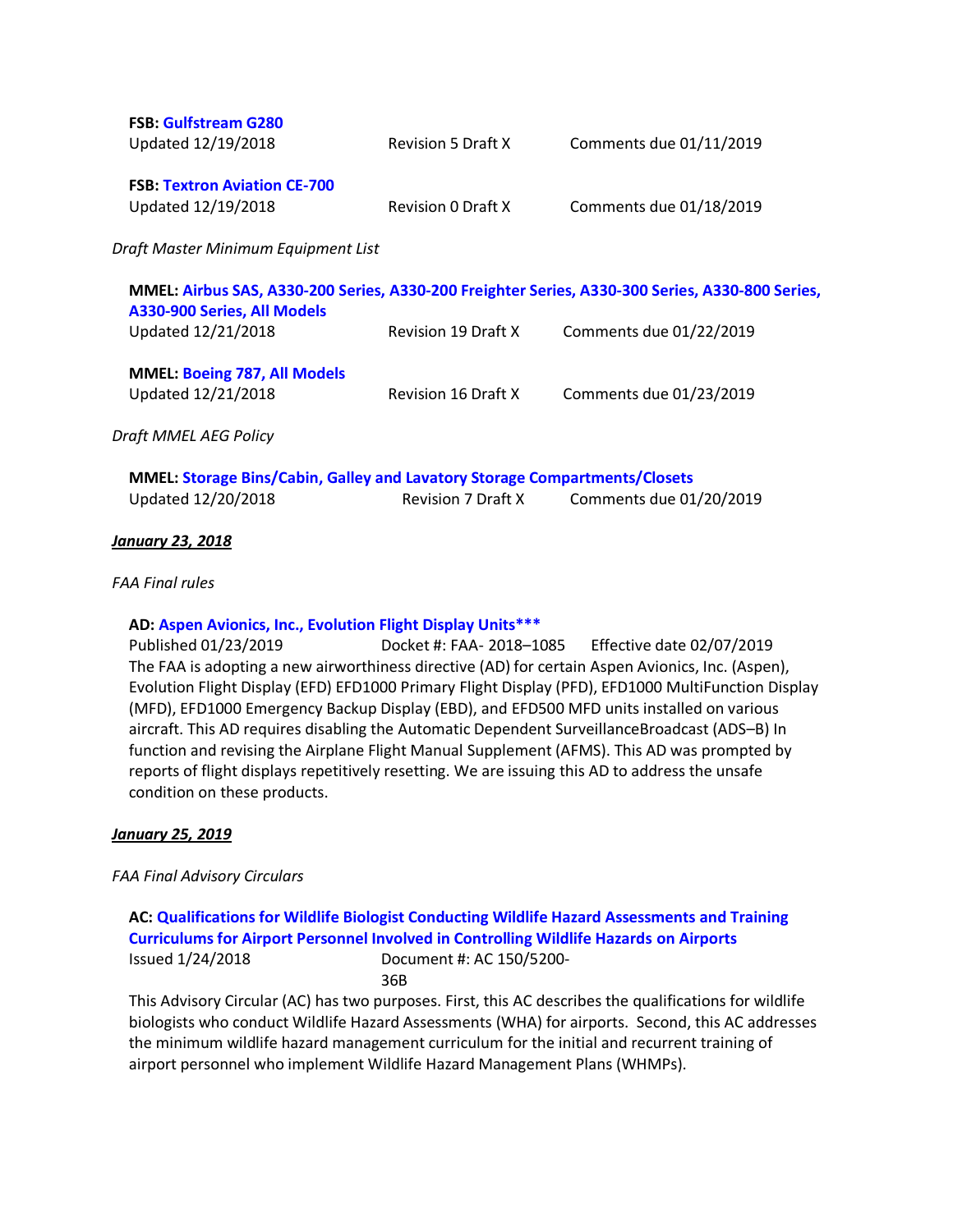# *Draft Technical Standards Orders*

# **TSO[: 406 MHz Emergency Locator Transmitters \(ELTs\)](https://www.faa.gov/aircraft/draft_docs/media/TSO-C126c.pdf)**

Updated 12/18/2018 Comments due 02/01/2019 This technical standard order (TSO) is for manufacturers applying for a TSO authorization (TSOA) or letter of TSO design approval (LODA). In it, we (the Federal Aviation Administration, (FAA)) tell you what minimum performance standards (MPS) your 406 MHz Emergency Locator Transmitter (ELT) must meet for approval and identification with the applicable TSO marking.

# *January 29, 2019*

# *FAA Final rules*

# **AD: [The Boeing Company Airplanes\\*\\*\\*](https://www.federalregister.gov/documents/2019/01/29/2019-00297/airworthiness-directives-the-boeing-company-airplanes)**

Published 01/29/2019 Docket #: FAA-2018-1066 Effective date 02/04/2019 The FAA is correcting an airworthiness directive (AD) that published in the Federal Register. That AD applies to The Boeing Company Model 787-8 airplanes powered by Rolls-Royce plc (RR) Trent 1000- A (including -A/01 and -A/01A), Trent 1000-AE (including -AE/01A), Trent 1000-C (including -C/01 and -C/01A), Trent 1000-CE (including -CE/01A), Trent 1000-D (including -D/01 and -D/01A), Trent 1000-E (including -E/01 and -E/01A), Trent 1000-G (including -G/01 and -G/01A), and Trent 1000-H (including -H/01 and H/01A) turbofan engines. As published, a document referenced in the regulatory text was incorrectly identified.

# *January 30, 2019*

### *FAA Final Policies*

# **Final Policy: [Deviation to FAA Orders and Policy to Address Training, Oversight, and Renewal](http://rgl.faa.gov/Regulatory_and_Guidance_Library/rgPolicy.nsf/0/f98875896344ebbb86258391006551c9/$FILE/AIR-600-19-DM01.pdf)  [Requirement Due Dates for Certain Designees Impacted by the December 2018 Lapse in FAA](http://rgl.faa.gov/Regulatory_and_Guidance_Library/rgPolicy.nsf/0/f98875896344ebbb86258391006551c9/$FILE/AIR-600-19-DM01.pdf)  [Funding](http://rgl.faa.gov/Regulatory_and_Guidance_Library/rgPolicy.nsf/0/f98875896344ebbb86258391006551c9/$FILE/AIR-600-19-DM01.pdf)**

Issued 01/28/2019 Policy #: AIR-600-19-DM01

This memorandum provides a deviation to the training, oversight, and renewal requirement due dates identified in FAA Orders 8000.95, 8100.15, 8900.1, 8900.2, and 8100.8, and FAA policy memorandum AIR100-17-160-PM02 and is necessary because of the lapse in FAA funding that began on December 22, 2018..

### *Orders*

# **Order: [Authority to Define and Report Operational Metrics](https://www.faa.gov/regulations_policies/orders_notices/index.cfm/go/document.information/documentID/1035112)**

Issued 12/19/2018 Document #: JO 7200.24

To ensure that operational metrics are consistently calculated and reported, this order establishes the Office of Performance Analysis (AJR-G) as the authoritative source for defining and reporting operational metrics. This order applies to routinely reported operational metrics. This document's content is not currently available.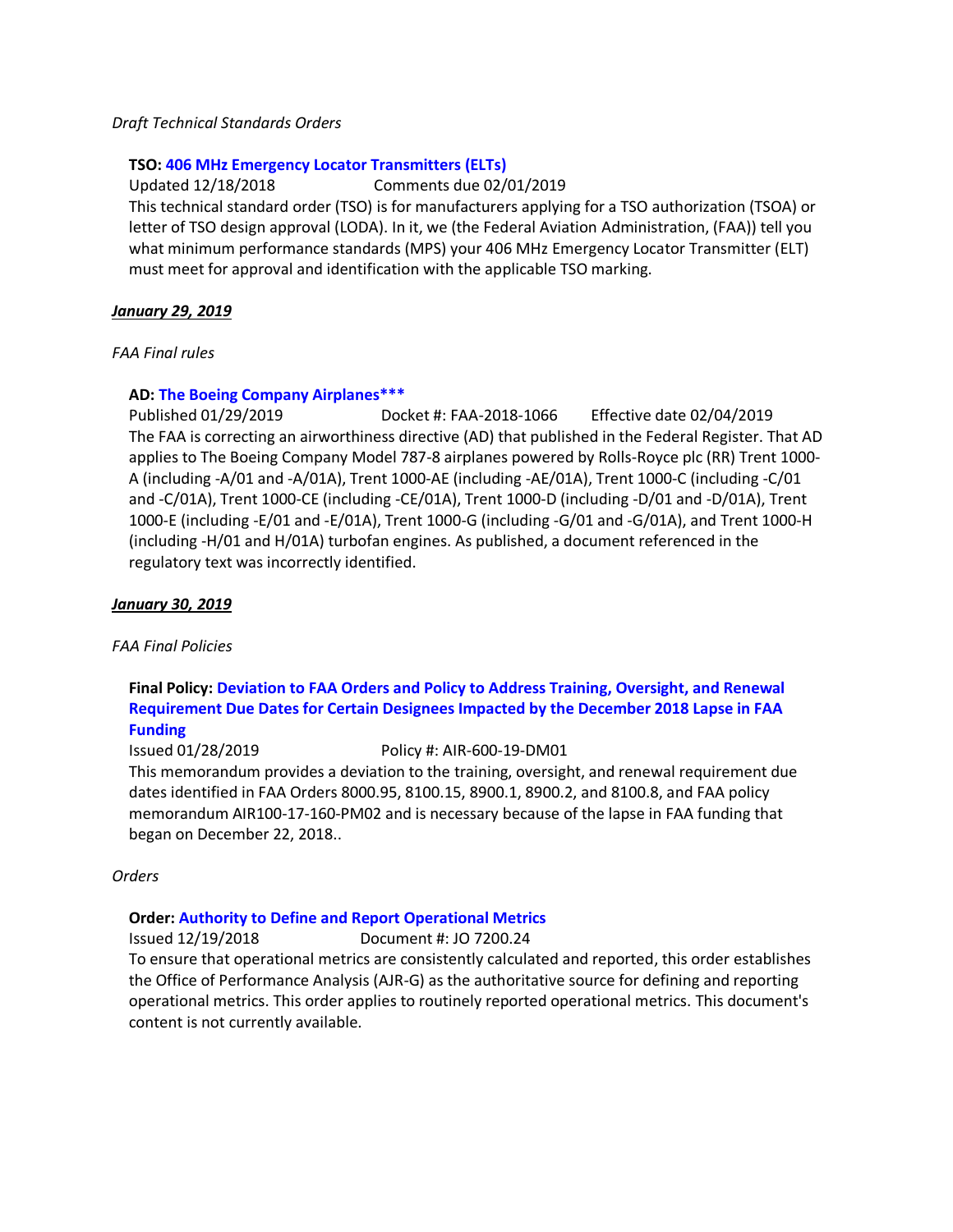### *Notices*

### **Notice: [SUBJECT: ICAO THREE LETTER DESIGNATOR \(3LD\) "ACO" AND CALL SIGN "WEBER"](https://www.faa.gov/documentLibrary/media/Notice/WOCC_ACO_GENOT.pdf)**

Published 01/28/2019 Document #: N JO 7340.503 This notice modifies the company name and three letter designator of ICAO 3LD/Telephony "WBR/Weber" in JO 7340.2, Contractions, Chapter 3, Sections 1, 2, and 3.

**Notice: [Year Information in the PC Based Runway Visual Range \(RVR\) System Data Archives](https://www.faa.gov/regulations_policies/orders_notices/index.cfm/go/document.information/documentID/1035214)** Published 01/29/2019 Document #: N JO 6560.112 This document's content can only be accessed from within the FAA network.

### *January 31, 2019*

*Flight Standards Information Management System (FSIMS)*

# **FSIMS: [FAA Letter to EASA](http://fsims.faa.gov/PICDetail.aspx?docId=FAA-Resp-SD2018-2019)**

Issued 01/25/2019

Request from FAA to EASA requesting 60-day extension for repair station certification approval renewals affected by government shutdown.

### **FSIMS: FAA Shutdown Response – NOTE THAT THERE IS NO LINK**

Issued 01/28/2019

I thank you for your letter providing us all the information we need regarding the FAA shut-down and the mitigation measures you took to ensure the continuation of safety oversight. You indicated in particular that, as the shutdown has continued, all principal ASls assigned to all air carriers, air operators and air agencies (including repair stations) have been recalled to conduct critical safety functions. Similarly, the Aircraft Certification Service has recalled the manufacturing inspectors necessary to conduct production oversight.

#### **FSIMS: [USA EASA 145 Set to Expire](http://fsims.faa.gov/PICDetail.aspx?docId=FAA-EASA%20145Exp)**

Issued 01/28/2019 Foreign EASA part-145 valid approvals for organisations located in the united states.

#### *Notices*

# **Notice: [Notice of Opportunity for Public Comment on AIP Acquired Land for Change of Use From](https://www.federalregister.gov/documents/2019/01/31/2019-00567/notice-of-opportunity-for-public-comment-on-aip-acquired-land-for-change-of-use-from-aeronautical-to)  [Aeronautical to Non-Aeronautical Use and Lease at Bainbridge-Decatur County Industrial Airport,](https://www.federalregister.gov/documents/2019/01/31/2019-00567/notice-of-opportunity-for-public-comment-on-aip-acquired-land-for-change-of-use-from-aeronautical-to)  [Bainbridge, Georgia](https://www.federalregister.gov/documents/2019/01/31/2019-00567/notice-of-opportunity-for-public-comment-on-aip-acquired-land-for-change-of-use-from-aeronautical-to)**

Published 01/31/2019 Document #: 2019-00567 Comments due 03/04/2019 Under the provisions of Title 49, notice is being given that the FAA is considering a request from the Bainbridge-Decatur County Administrator to change approximately 7.62 acres of AIP acquired airport property located on the northeastern portion of Bainbridge-Decatur County Industrial Airport from aeronautical use to non-aeronautical use. The proposed land use is for nonaeronautical lease and use for the installation of a solar panel farm and access road. The land is owned and operated by the airport, but not currently in use or planned for aeronautical use.